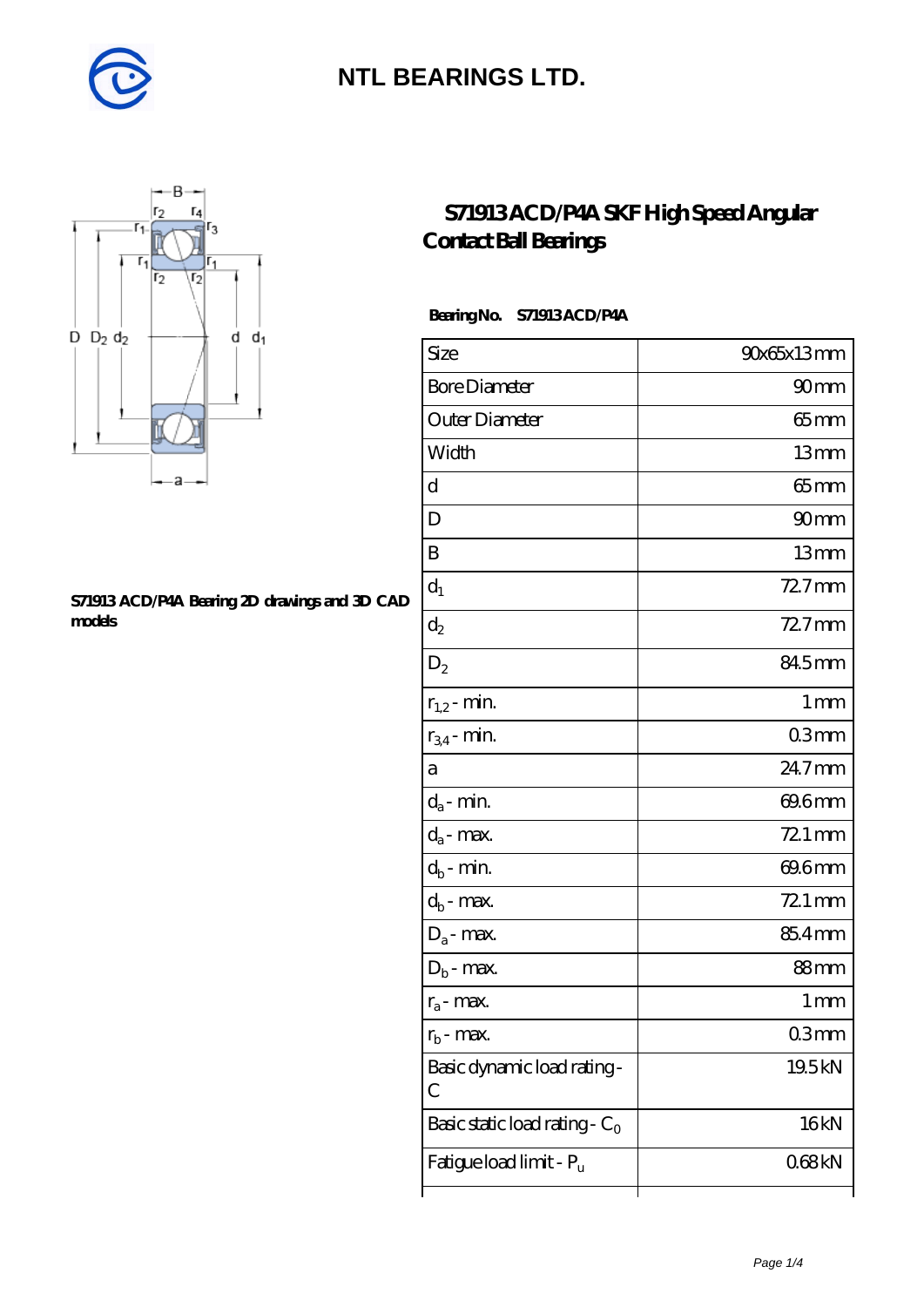

| Limiting speed for grease<br>lubrication | 13000r/min   |
|------------------------------------------|--------------|
| Ball - $D_w$                             | 7.938mm      |
| $Ball - z$                               | 26           |
| Calculation factor - e                   | 068          |
| Calculation factor - $Y_2$               | 0.87         |
| Calculation factor - $Y_0$               | 038          |
| Calculation factor - $X_2$               | Q41          |
| Calculation factor - $Y_1$               | 092          |
| Calculation factor - $Y_2$               | 1.41         |
| Calculation factor - $Y_0$               | 0.76         |
| Calculation factor - $X_2$               | 067          |
| Preload class $A - G_A$                  | 120N         |
| Preload class $B - G_B$                  | 240N         |
| Preload class $C - G_C$                  | 480N         |
| Preload class $D - G_D$                  | 960N         |
| Calculation factor - f                   | 1.2          |
| Calculation factor - $f_1$               | 0.98         |
| Calculation factor - $f_{2A}$            | 1            |
| Calculation factor - $f_{2B}$            | 1.04         |
| Calculation factor - $f_{\chi}$          | 1.08         |
| Calculation factor - $f_{ZD}$            | 1.14         |
| Calculation factor - $f_{HC}$            | 1            |
| Preload class A                          | 136N/micron  |
| Preload class B                          | 176N/micron  |
| Preload class C                          | 232N/micron  |
| Preload class D                          | 311 N/micron |
| $d_1$                                    | $727$ mm     |
| $\mathrm{d}_2$                           | $727$ mm     |
| $D_2$                                    | 84.5mm       |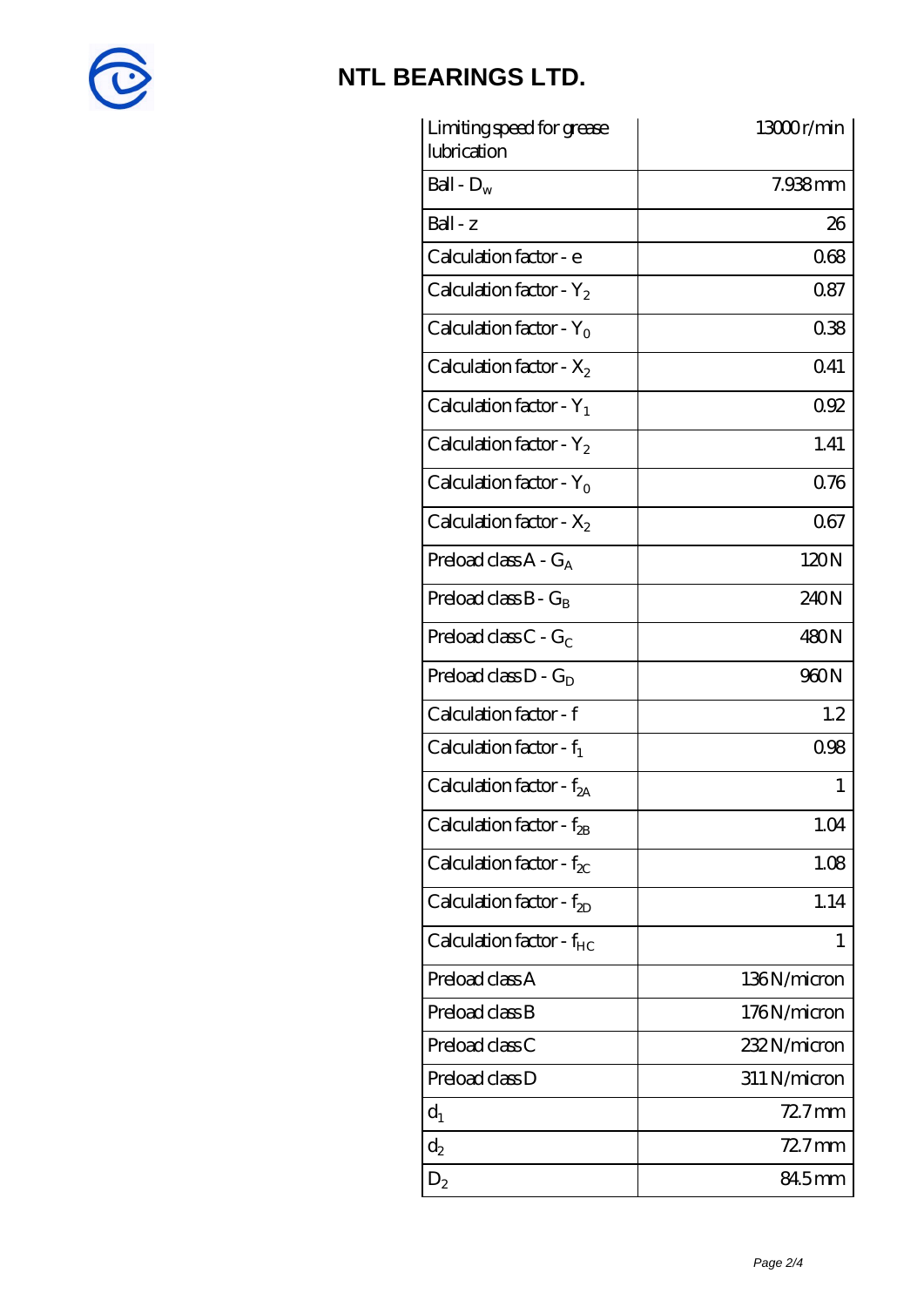

| $r_{1,2}$ min.                             | 1 <sub>mm</sub>  |
|--------------------------------------------|------------------|
| $r_{34}$ min.                              | 03mm             |
| d <sub>a</sub> min.                        | 69.6mm           |
| $d_a$ max.                                 | $721$ mm         |
| $d_h$ min.                                 | 69.6mm           |
| $d_h$ max.                                 | $721$ mm         |
| $D_a$ max.                                 | 85.4mm           |
| $D_{\rm b}$ max.                           | 88 <sub>mm</sub> |
| $r_a$ max.                                 | 1 <sub>mm</sub>  |
| $r_{\rm h}$ max.                           | 03mm             |
| Basic dynamic load rating C                | 19.5kN           |
| Basic static load rating $C_0$             | 16kN             |
| Fatigue load limit P <sub>u</sub>          | 068kN            |
| Attainable speed for grease<br>lubrication | 13000r/min       |
| Ball diameter $D_w$                        | 7.938mm          |
| Number of balls z                          | 26               |
| Preload class $AG_A$                       | 120N             |
| Static axial stiffness, preload<br>classA  | 136N/μ m         |
| Preload class $BG_B$                       | 240N             |
| Static axial stiffness, preload<br>classB  | 176N/μ m         |
| Preload class C $G_C$                      | 480N             |
| Static axial stiffness, preload<br>classC  | 232N/μ m         |
| Preload class $D G_D$                      | 960N             |
| Static axial stiffness, preload<br>classD  | $311N/\mu$ m     |
| Calculation factor f                       | 1.2              |
| Calculation factor $f_1$                   | 0.98             |
| Calculation factor $f_{2A}$                | 1                |
| Calculation factor $f_{\rm 2B}$            | 1.04             |
| Calculation factor f $_{\chi}$             | 1.08             |